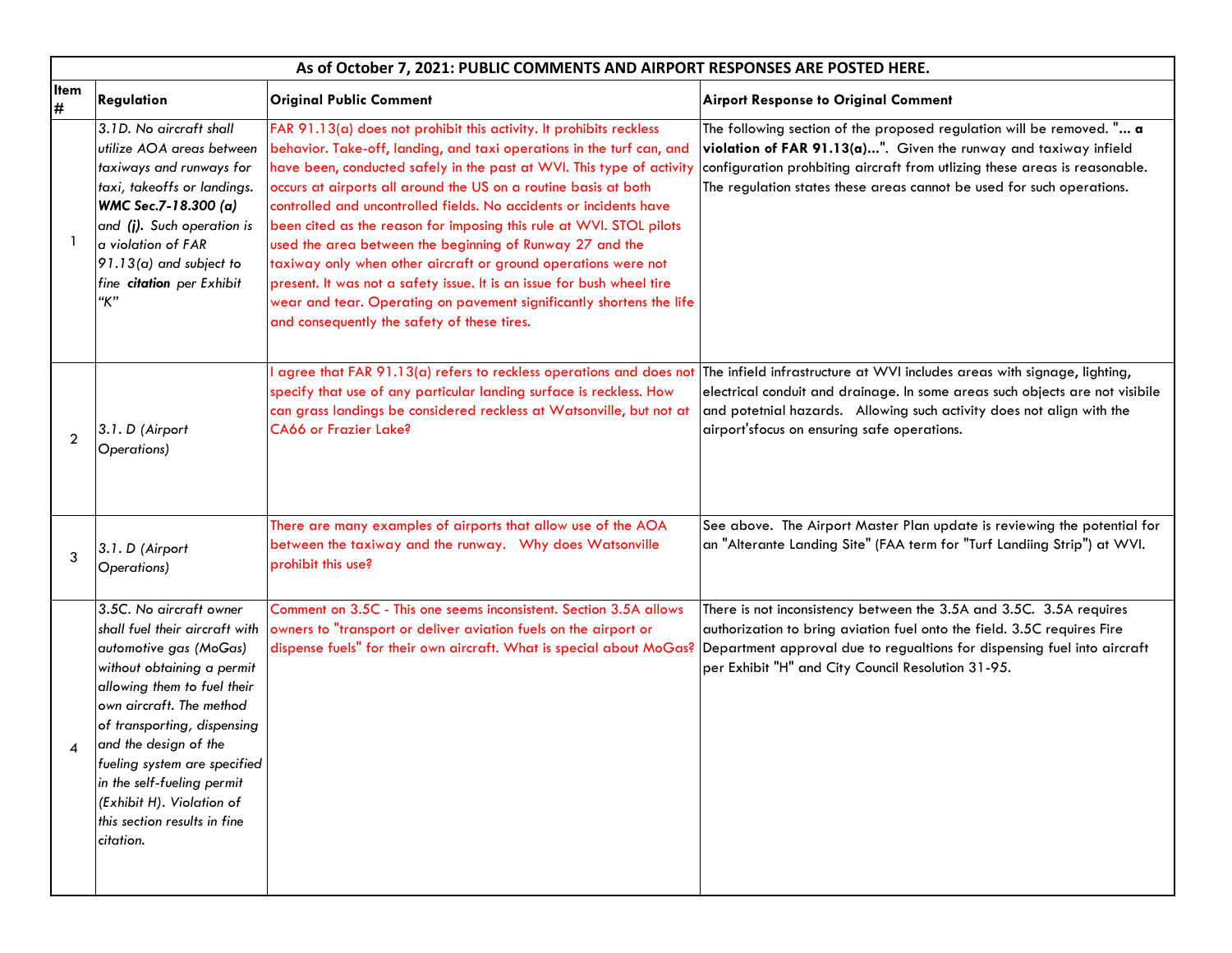| <b>Item</b><br>$\#$ | Regulation                                                                                                                                                                                                                                                                                                                                | <b>Original Public Comment</b>                                                                                                                                                                                                                                                                                                                                                                                                                                                                                                                                                                                                                                                                                                                                                                                                                                                                                                                                                            | <b>Airport Response to Original Comment</b>                                                                                                                                                                                                                                                                                                                                                                                                                                                                                                                                                                                                                                                                                                                                                                                                                                                                                                                                                                                                                                                                                                       |
|---------------------|-------------------------------------------------------------------------------------------------------------------------------------------------------------------------------------------------------------------------------------------------------------------------------------------------------------------------------------------|-------------------------------------------------------------------------------------------------------------------------------------------------------------------------------------------------------------------------------------------------------------------------------------------------------------------------------------------------------------------------------------------------------------------------------------------------------------------------------------------------------------------------------------------------------------------------------------------------------------------------------------------------------------------------------------------------------------------------------------------------------------------------------------------------------------------------------------------------------------------------------------------------------------------------------------------------------------------------------------------|---------------------------------------------------------------------------------------------------------------------------------------------------------------------------------------------------------------------------------------------------------------------------------------------------------------------------------------------------------------------------------------------------------------------------------------------------------------------------------------------------------------------------------------------------------------------------------------------------------------------------------------------------------------------------------------------------------------------------------------------------------------------------------------------------------------------------------------------------------------------------------------------------------------------------------------------------------------------------------------------------------------------------------------------------------------------------------------------------------------------------------------------------|
| 5                   | 2.5T. No more than ten<br>(10) gallons of any fuel<br>type, stored within<br>approved containers, are<br>permitted in storage units.<br>No fuel is permitted in End<br>Rooms or Middle Rooms.<br>Portable fuel containers or<br>storage tanks must be<br>stored in accordance with<br>Section 7-18.207 (d) (1)<br>of City Municipal Code. | Comment on 2.5T - this rule assumes that storing fuel in an approved,<br>sealed container is less safe than storing it in a vented aircraft tank.<br>Based on this assumption, a Beech Baron owner can have 152gal<br>(142gal + 10gal) in their hangar; a Cub owner only 35gal (25 +<br>10). I understand the need to keep fuel amounts to a minimum, but is<br>this assumption justified or equitable? Is an approved container more<br>likely to be a fire source than an aircraft? Is 50 gal in an approved<br>container more likely to sustain a fire than 50 gal in a thin, aluminum<br>aircraft wing?                                                                                                                                                                                                                                                                                                                                                                               | This rule was implemented at the recommendation of the Watsonville Fire<br>Departments and has been in place at WVI since 1991.                                                                                                                                                                                                                                                                                                                                                                                                                                                                                                                                                                                                                                                                                                                                                                                                                                                                                                                                                                                                                   |
| 6                   | $3.5$ (Fueling)                                                                                                                                                                                                                                                                                                                           | permitted in a hangar. When more discussion of this issue occurs, can Departments and has been in place at WVI since 1991.<br>we have a fire department representative available to address<br>auestions?                                                                                                                                                                                                                                                                                                                                                                                                                                                                                                                                                                                                                                                                                                                                                                                 | There is a comment about fueling with Mogas and the amount of fuel This rule was implemented at the recommendation of the Watsonville Fire                                                                                                                                                                                                                                                                                                                                                                                                                                                                                                                                                                                                                                                                                                                                                                                                                                                                                                                                                                                                        |
| 7                   | $2.5$ (Fueling)                                                                                                                                                                                                                                                                                                                           | S. Does returning test fuel to the airplane's tanks constitute refueling, No.<br>if performed in the hangar?                                                                                                                                                                                                                                                                                                                                                                                                                                                                                                                                                                                                                                                                                                                                                                                                                                                                              |                                                                                                                                                                                                                                                                                                                                                                                                                                                                                                                                                                                                                                                                                                                                                                                                                                                                                                                                                                                                                                                                                                                                                   |
| 8                   | <b>Adminstrative Citation</b>                                                                                                                                                                                                                                                                                                             | The airport should not have the authority to issue citations. That<br>should be reserved to the Watsonville Police Department. Rayvon<br>should not be granted the authority that a law enforcement officer<br>has. He is a manager/ director, not a policeman!                                                                                                                                                                                                                                                                                                                                                                                                                                                                                                                                                                                                                                                                                                                           | The referenced Citations are "administrative". An administrative citation<br>should not be confused with a criminal citation. The majority of tenants and<br>users comply with the regulations. However some don't. The issuance of<br>administrative citations parallels City Code Enforcement Citations (e.g.                                                                                                                                                                                                                                                                                                                                                                                                                                                                                                                                                                                                                                                                                                                                                                                                                                   |
| 9                   | <b>Adminstrative Citation</b>                                                                                                                                                                                                                                                                                                             | These appear to incur progressively expensive monetary fines. I am<br>writing as an airport tenant concerned with proposed changes to the<br>airport rules and regulations. Numerous changes in the proposed rule<br>changes are related to enforcement via "Administrative citation" or<br>"citation". These appear to incur progressively expensive monetary<br>fines. The concern I have is that the airport rules and regulations, as<br>written, contain numerous areas in which a tenant or airport visitor<br>acting in good faith and safe operation practices will violate the<br>rules and regulations. This would subject them to citation. Consider<br>the regulations surrounding parking of aircraft and vehicles as an<br>example: "Park" or "Parking" means "standing of an aircraft,<br>vehicle, trailer (or like wheeled conveyance) whether occupies or not.<br>Attended parking means the Owner/ Operation can relocate<br>aircraft, vehicle or trailer immediately." | "Red Tag", homeowner sidewalk in need of repair, a business back-flow<br>preventer failure, etc). These violations don't rise to the level of bringing<br>WPD to the field. Chief among these is redirecting law enforcement from<br>serious life safety issues and crimes to the Airport for Regulations violations.<br>This is not likely given PD staffing. Secondly, WPD's priorities will not<br>afford an opportunity to arrive on the field in a timely manner to issue an<br>administrative citation. Finally WPD's involvement in the issuance of these<br>Citations is contrary to the City Muni Code. See City Municipal Code<br>Section 1-2.07. Any concern regarding staff's managing enforcement and<br>conflict resolution is understandable but we believe it is the Airport Staff<br>who: (1) know the airport rules, (2) are familiar with the tenants and (3) are<br>likely to issue a warning first and Citation issuance second. We've found<br>that once a permittee, tenant, leasehold or user is made aware of the rule<br>that compliance follows. In simplest terms our goal is to educate first and<br>enforce second. |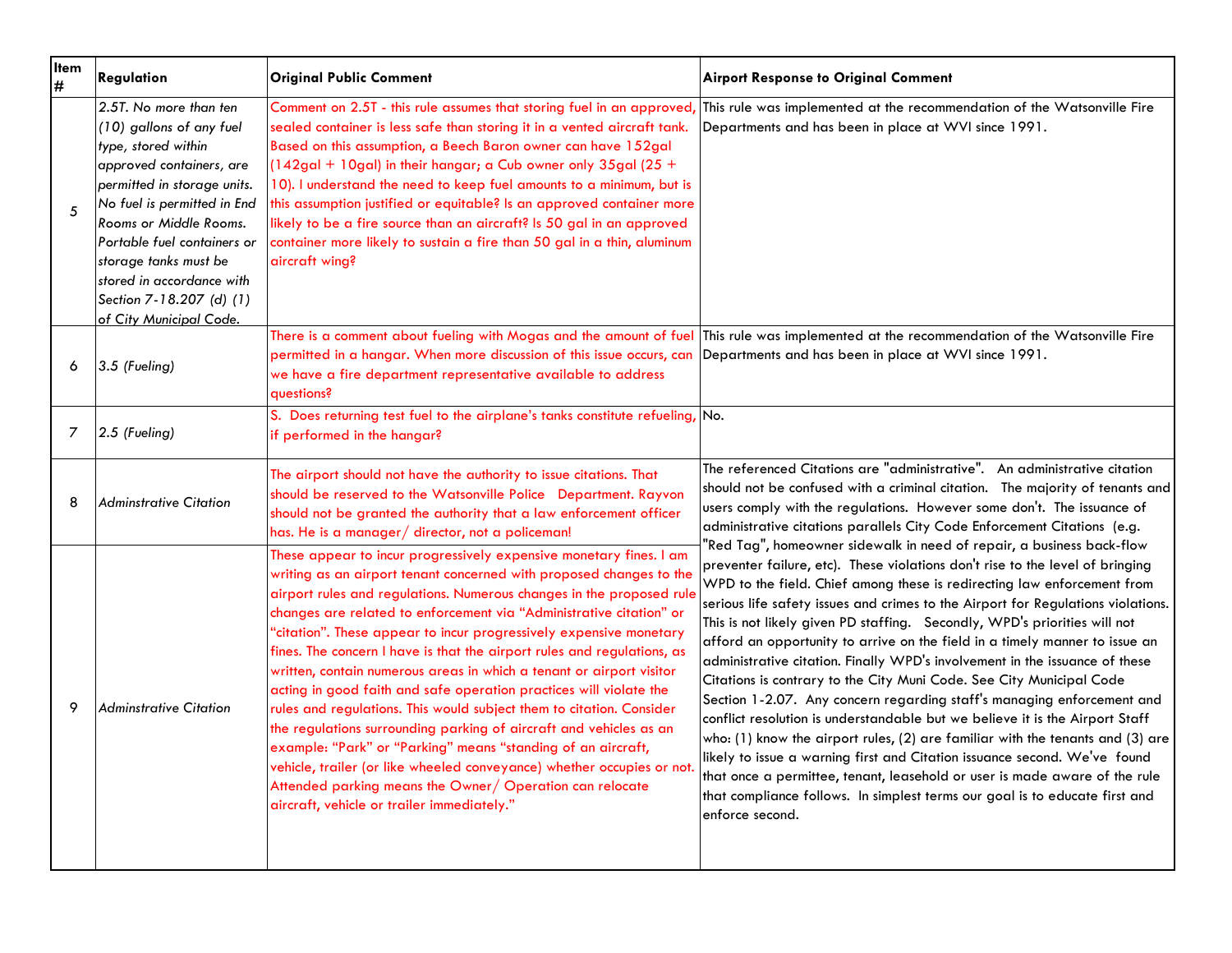| <b>Item</b><br># | Regulation                                    | <b>Original Public Comment</b>                                                                                                                                                                                                                                                                                                                                                           | <b>Airport Response to Original Comment</b>                                                                                                                                                                                                                                |
|------------------|-----------------------------------------------|------------------------------------------------------------------------------------------------------------------------------------------------------------------------------------------------------------------------------------------------------------------------------------------------------------------------------------------------------------------------------------------|----------------------------------------------------------------------------------------------------------------------------------------------------------------------------------------------------------------------------------------------------------------------------|
| 10               | Adminstrative Citation                        | Citations. Comments suggest this is heavy-handed and unnecessary.<br>Why is it necessary? How has the airport survived without it? Are<br>there other options?                                                                                                                                                                                                                           | See above. As noted the Municipal Airport has issued requests for<br>continued compliance, yet violations continue. We are at a point where this<br>is the next logical step.                                                                                              |
| 11               | Adminstrative Citation                        | This is a misuse of the word 'citation' and a mean-spirited<br>authoritarian approach to management.                                                                                                                                                                                                                                                                                     | The airport's use if the word "Citation" is based on Municipal Code,<br>Chapter 2, Article 1 (Admisntrative Remedies) and sub-section 1-2.102<br>(Defintions)                                                                                                              |
| 12               | Defintions: Airport<br><b>Operations Area</b> | 3.1 A: "No aircraft shall be left unattended unless properly secured<br>at a tie-down or within a hangar."<br>4.2 B: "No person shall drive a vehicle within the Field Area in such<br>manner as to cause damage, distraction, create an obstruction to<br>aircraft, pedestrian traffic or authorized vehicles or park in front of,<br>or upon "No Parking" signage. (WMC Sec 7-18.401)" | These regulations, 3.1A and 4.2B have been in effect since 2017.                                                                                                                                                                                                           |
|                  | 13 General Comment                            | Instead of levying financial fines, why not use a point system which<br>ultimately results in an eviction if required.                                                                                                                                                                                                                                                                   | This change is consistent with City policy.                                                                                                                                                                                                                                |
| 14               | Defintions: Aviation<br><b>Stroage Permit</b> | Aviation Storage Permit. If you're a person sharing a hangar with a<br>permittee, but not on the permit, are you restricted from access to<br>the AOA?                                                                                                                                                                                                                                   | At the present time indiviudals or entities who share joint ownership of a<br>'permitted aircraft" have access to the AOA given a four digit gate code.<br>In 2022 access to the AOA wil be restricted to indiviudals or entities with a<br>yet to be defined Card access. |
| litem<br>#       | Regulation                                    | <b>Original Public Comment</b>                                                                                                                                                                                                                                                                                                                                                           | <b>Airport Response to Original Comment</b>                                                                                                                                                                                                                                |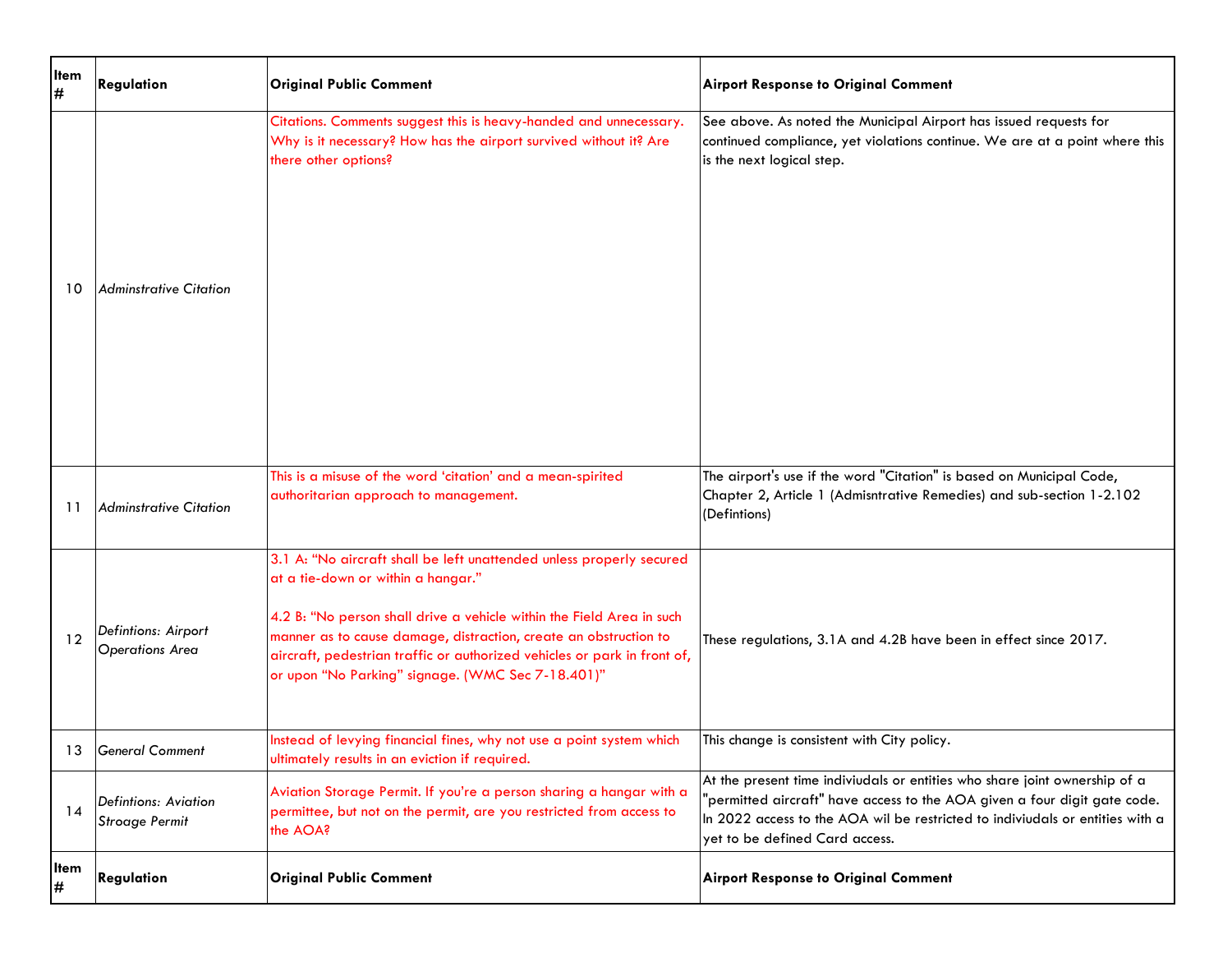| 15         | <b>Transient Parking Area</b>                      | " a parking area dedicated for aircraft not based at the airport<br>for occasional transient tie down purposes" is vague and<br>unenforceable. Proper markings and signage is necessary.                                                                                                                                                                                                                             | Transient aircraft parking is identified by "Green T's. Additional signage is<br>planned to clearly define where Transient Parking is located.                                                                                                                                                                                                                                                                                                                                                          |
|------------|----------------------------------------------------|----------------------------------------------------------------------------------------------------------------------------------------------------------------------------------------------------------------------------------------------------------------------------------------------------------------------------------------------------------------------------------------------------------------------|---------------------------------------------------------------------------------------------------------------------------------------------------------------------------------------------------------------------------------------------------------------------------------------------------------------------------------------------------------------------------------------------------------------------------------------------------------------------------------------------------------|
| 16         | 1.2 (General Regulations)                          | I. This language prohibits transient pilots and passengers, their<br>invitees, and persons sharing hangars who are not storage permit<br>holders.                                                                                                                                                                                                                                                                    | The current gate code configurations allow access to and from the field for<br>transient pilots and their passengers. The same is currently true for<br>"Invitees" and persons sharing aircraft ownership. Once the new card<br>access system is implemented access will be more secure.                                                                                                                                                                                                                |
| 17         | 2.2 (Hangar Waitlist<br>Administration)            | B. Why aren't name changes permitted? Why should the airport<br>involve itself in an owner's or owners' decisions regarding the<br>appropriate legal means of holding title in an aircraft, particularly<br>given the ubiquity of entity ownership and the length of time<br>associated with the waitlist? Thoughtful decisions that facilitate<br>aircraft ownership should be encouraged, not made more difficult. | The airport has a responsibiliity to the waitlist position holders, who are<br>paying to maintain a postion on the ordered wait list. Allowing individuals<br>to simply change a name on a permit is effectivley providing others, who<br>may have some relatiosnhip with a permit holder, to "skip the line".<br>Watsonville had a long history of hangar waitlist stagnation, primarily due<br>to hangar sublets, a secondary market in hangars and other questionable<br>methods to secure a hangar. |
| 18         | 2.5 (General provisions<br>aviation storage units) | H. 90 days can be too short, particularly given the nature of the<br>aircraft market. At the very least, the manager should have<br>discretion to exceed that period.                                                                                                                                                                                                                                                | The airport's experince is that indivudals who are replacing aircraft know<br>well in advance. In the unfortuantate event an aircraft is subject to accident<br>or incident the airport would review on a case-by-case basis.                                                                                                                                                                                                                                                                           |
| 19         | 2.8 A-C Prohibited uses in<br>storage units)       | agree with comments that "adversely impact aviation storage<br>utility" is vague.                                                                                                                                                                                                                                                                                                                                    | See Defintion of "Aviation Storage Utility"                                                                                                                                                                                                                                                                                                                                                                                                                                                             |
|            |                                                    |                                                                                                                                                                                                                                                                                                                                                                                                                      |                                                                                                                                                                                                                                                                                                                                                                                                                                                                                                         |
| lltem<br># | Regulation                                         | <b>Original Public Comment</b>                                                                                                                                                                                                                                                                                                                                                                                       | <b>Airport Response to Original Comment</b>                                                                                                                                                                                                                                                                                                                                                                                                                                                             |